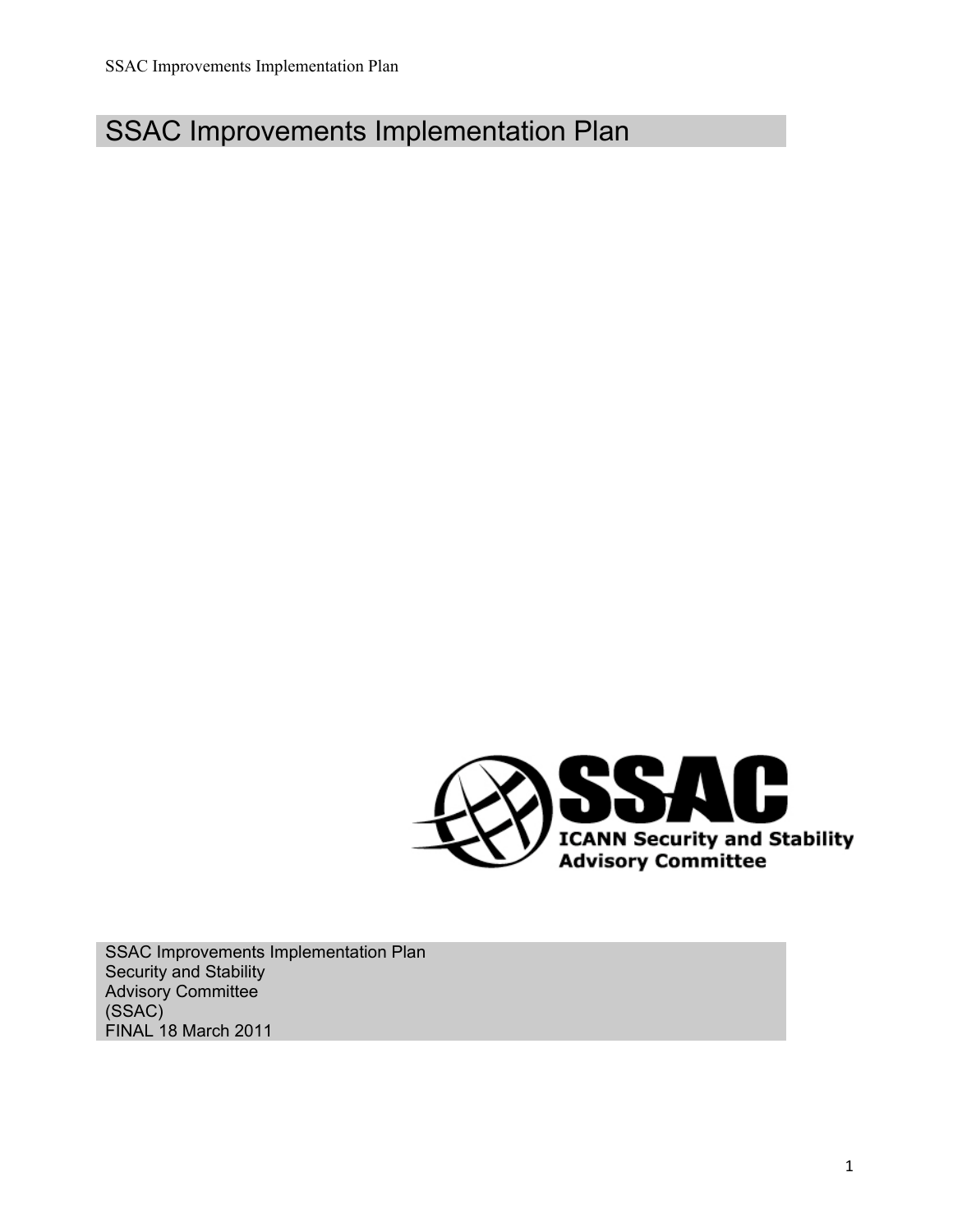## **Preface**

This is the Implementation Plan for improvements to the Security and Stability Advisory Committee (SSAC). The SSAC advises the ICANN community and Board on matters relating to the security and integrity of the Internet's naming and address allocation systems. This includes operational matters (e.g., matters pertaining to the correct and reliable operation of the root name system), administrative matters (e.g., matters pertaining to address allocation and Internet number assignment), and registration matters (e.g., matters pertaining to registry and registrar services such as WHOIS). The SSAC engages in ongoing threat assessment and risk analysis of the Internet naming and address allocation services to assess where the principal threats to stability and security lie, and advises the ICANN community accordingly. The SSAC has no official authority to regulate, enforce or adjudicate. Those functions belong to others, and the advice offered here should be evaluated on its merits.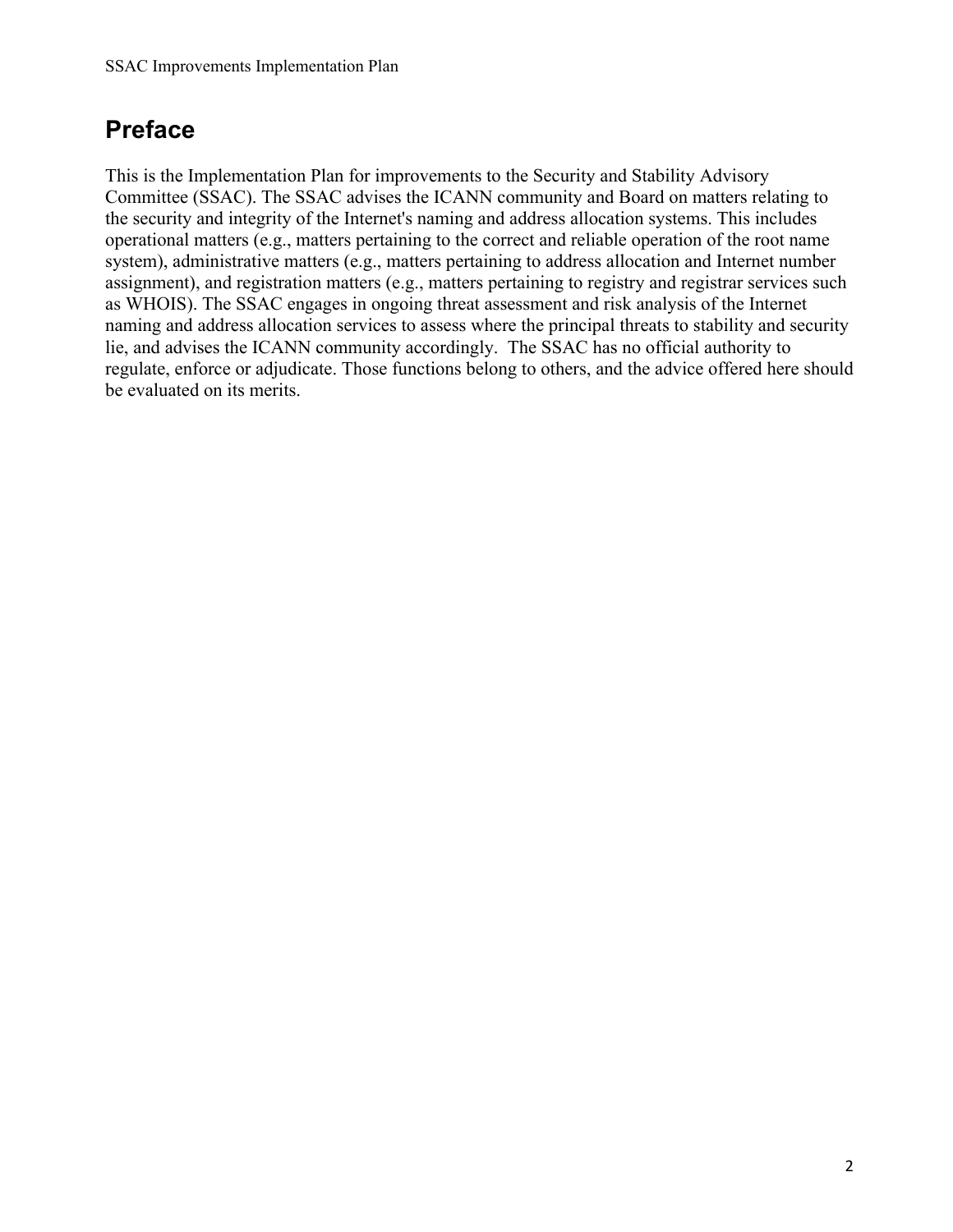#### **1. Executive Summary**

This implementation plan outlines the approach developed jointly by the SSAC Support staff and the ICANN Board's Structural Improvements Committee (SIC) to implement the 33 recommendations outlined in the January 2010 Final report of the ICANN Board SSAC Review Working Group http://www.icann.org/en/reviews/ssac/ssac-review-wg-final-report-29jan10-en.pdf. This Plan conforms to all guidance contained in the ICANN Board's Resolution 2010.06.25.05 that the SIC will, in coordination with staff, provide the Board with final implementation plans to conform with the measures recommended by the SIC to address the conclusions and recommendations in the final report of the Board Security and Stability Advisory Committee review Working Group. Specifically the Plan has been developed jointly by the SSAC support staff and the SIC, in consultation with ICANN's legal staff, and contains an implementation timeline. According to this timeline, all elements of the plan were completed as of 18 March 2011.

#### **2. Introduction**

This implementation plan outlines the approach developed jointly by the SSAC Support staff and the ICANN Board's Structural Improvements Committee (SIC) to implement the 33 recommendations outlined in the January 2010 Final report of the ICANN Board SSAC Review Working Group http://www.icann.org/en/reviews/ssac/ssac-review-wg-final-report-29jan10-en.pdf.

In developing this Plan, the SSAC Support Staff consulted with ICANN's legal staff and incorporated its advice fully regarding the implications in a number of areas, including:

- Compliance with guidance from the ICANN Board; and
- Proposed ICANN Bylaws changes.

The Improvements Status section of this Plan provides a timeline. As of 18 March 2011 all elements of the plan were completed.

#### **3. Board Guidance**

Guidance from ICANN's Board regarding this plan is contained within the Board's Resolution, which states:

**"Resolved** (2010.06.25.05), the SIC will, in coordination with staff, provide the Board with final implementation plans to conform with the measures recommended by the SIC to address the conclusions and recommendations in the final reports of the Board review Working Group, Nominating Committee review finalization Working Group and Security and Stability Advisory Committee review Working Group."

This Plan conforms to all guidance offered in this resolution. Specifically, the Plan has been developed jointly by SIC and the SSAC Support staff and conforms with the measures recommended by the SSAC to address the conclusions and recommendations in the final report of the SSAC review Working Group. Furthermore, the Plan contains an implementation timeline consisting of target completion dates for each of the Final Report's recommendations, as well as for the individual tasks into which these recommendations have been divided.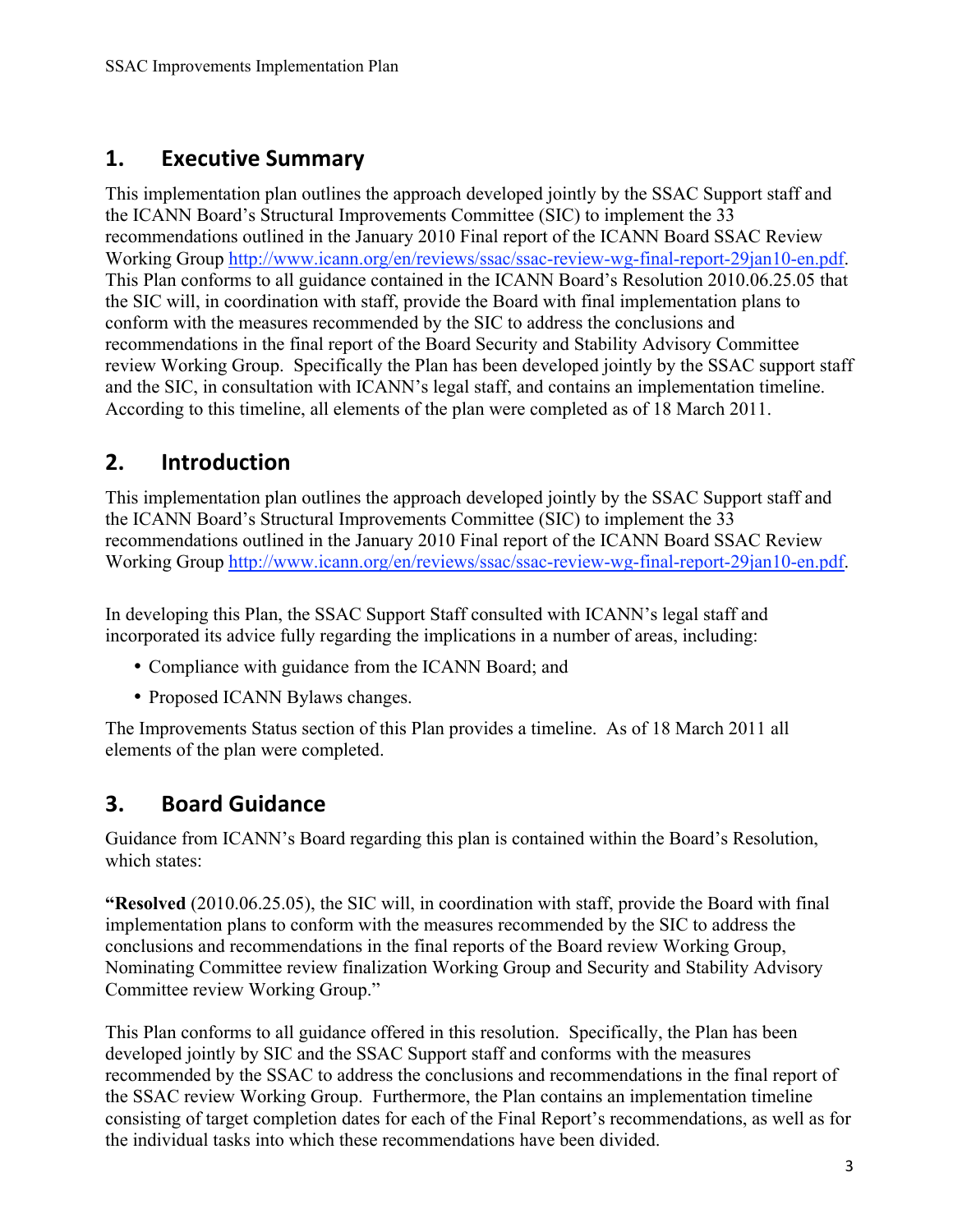### **4. Bylaws Changes**

The SIC, in coordination with the ICANN Legal Department, identified minor changes to the ICANN Bylaws required by the SSAC improvements. All proposed Bylaws changes occurred within Article XI of the Bylaws (Advisory Committees), Section 2 (Specific Advisory Committees), Number 2 (Security and Stability Advisory Committee).

## **5. Improvements
Status
and
Completion**

The following table provides a timeline with the completion date for each recommendation.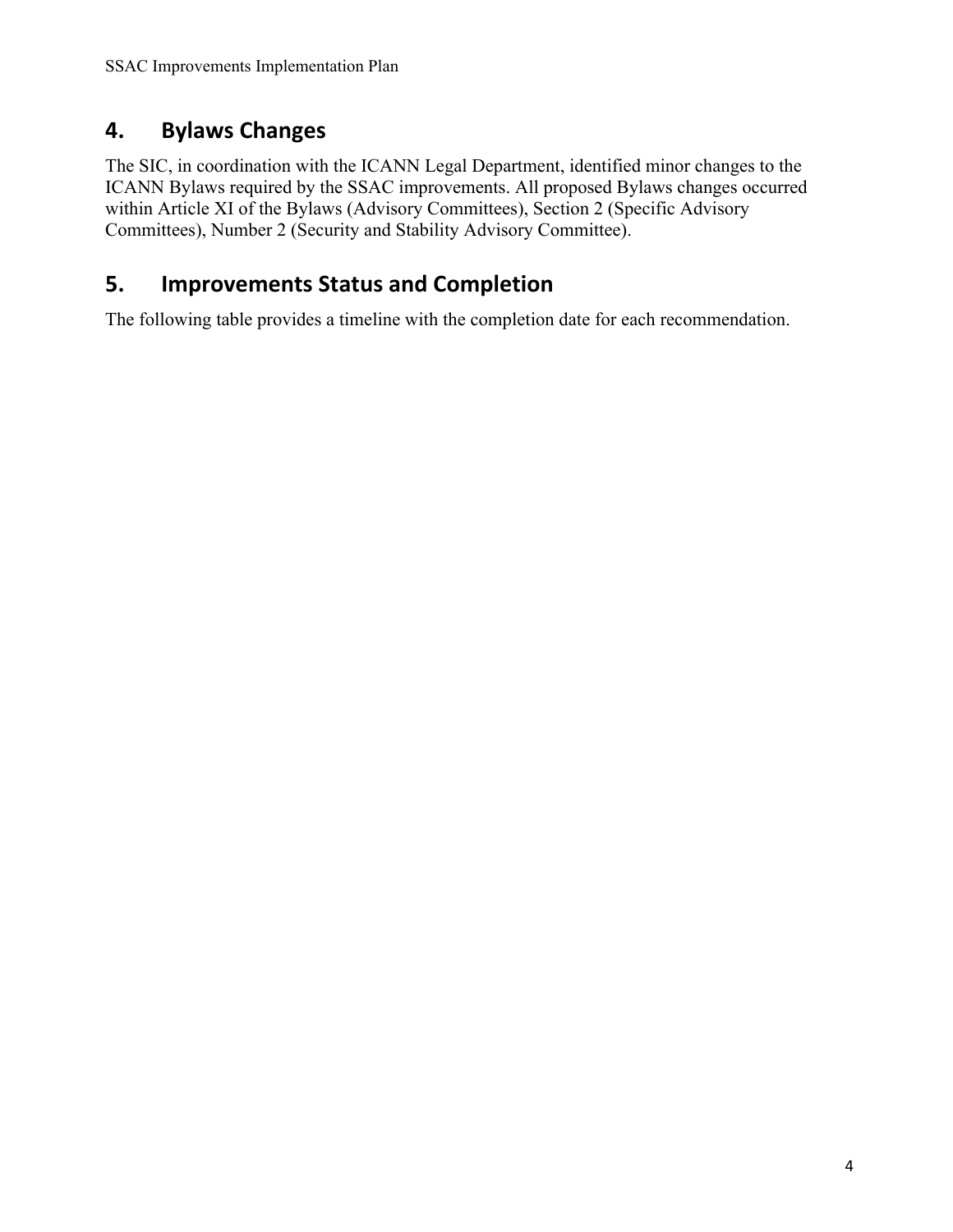## **Improvements
Status**

|    |                                                      |                                                | <b>Budget</b>       | <b>Estimated</b> | <b>Status</b>                      |
|----|------------------------------------------------------|------------------------------------------------|---------------------|------------------|------------------------------------|
|    | Recommendation                                       | <b>Action Required</b>                         | <b>Implications</b> | Completion       |                                    |
| 1. | ICANN maintain an advisory body comprised of         | None                                           | None                | Not applicable   | No action required.                |
|    | outside experts on the security and stability of the |                                                |                     |                  |                                    |
|    | Internet's unique identifier systems.                |                                                |                     |                  |                                    |
| 2. | SSAC maintain its fundamental identity as an         | None                                           | None                | Not applicable   | No action required.                |
|    | Advisory Board chartered by and reporting to the     |                                                |                     |                  |                                    |
|    | Board of Directors.                                  |                                                |                     |                  |                                    |
| 3. | As SSAC and RSSAC are designed for different         | None                                           | None                | Not applicable   | No action required.                |
|    | purposes, we do not recommend the combination        |                                                |                     |                  |                                    |
|    | of these bodies.                                     |                                                |                     |                  |                                    |
| 4. | SSAC members should not be required to sign          | None                                           | None                | Not applicable   | No action required.                |
|    | confidentiality or duty of loyalty agreements with   |                                                |                     |                  |                                    |
|    | ICANN.                                               |                                                |                     |                  |                                    |
| 5. | The SSAC Charter should be amended to exclude        | Staff to incorporate into the SSAC Operational | None                | November         | <b>Completed 15 November</b>       |
|    | dealings with confidential or proprietary            | Procedures. The SIC to consider the            |                     | 2010             | 2010: Incorporated into the        |
|    | information absent specific guidance from the        | procedure. The SIC to assess the               |                     |                  | <b>SSAC Operational Procedures</b> |
|    | Board. In the case of its disclosure this            | effectiveness of the rule.                     |                     |                  | in Section 2.2.1 Affirmation       |
|    | information has to be treated under the terms        |                                                |                     |                  | of Confidentiality and Non-        |
|    | set/to be set by the owners of the information;      |                                                |                     |                  | Disclosure.                        |
|    | this could imply the signing of project-specific     |                                                |                     |                  |                                    |
|    | confidentiality agreements or other measures         |                                                |                     |                  |                                    |
|    | considered appropriate by the information            |                                                |                     |                  |                                    |
|    | owners. In the case of requests to ICANN the CEO,    |                                                |                     |                  |                                    |
|    | and if necessary the Board, should decide on the     |                                                |                     |                  |                                    |
|    | access to confidential or proprietary information,   |                                                |                     |                  |                                    |
|    | considering the reasons for the request, and the     |                                                |                     |                  |                                    |
|    | possibility to set and enforce specific terms of     |                                                |                     |                  |                                    |
|    | access. Any recurrence of this process should be     |                                                |                     |                  |                                    |
|    | properly documented.                                 |                                                |                     |                  |                                    |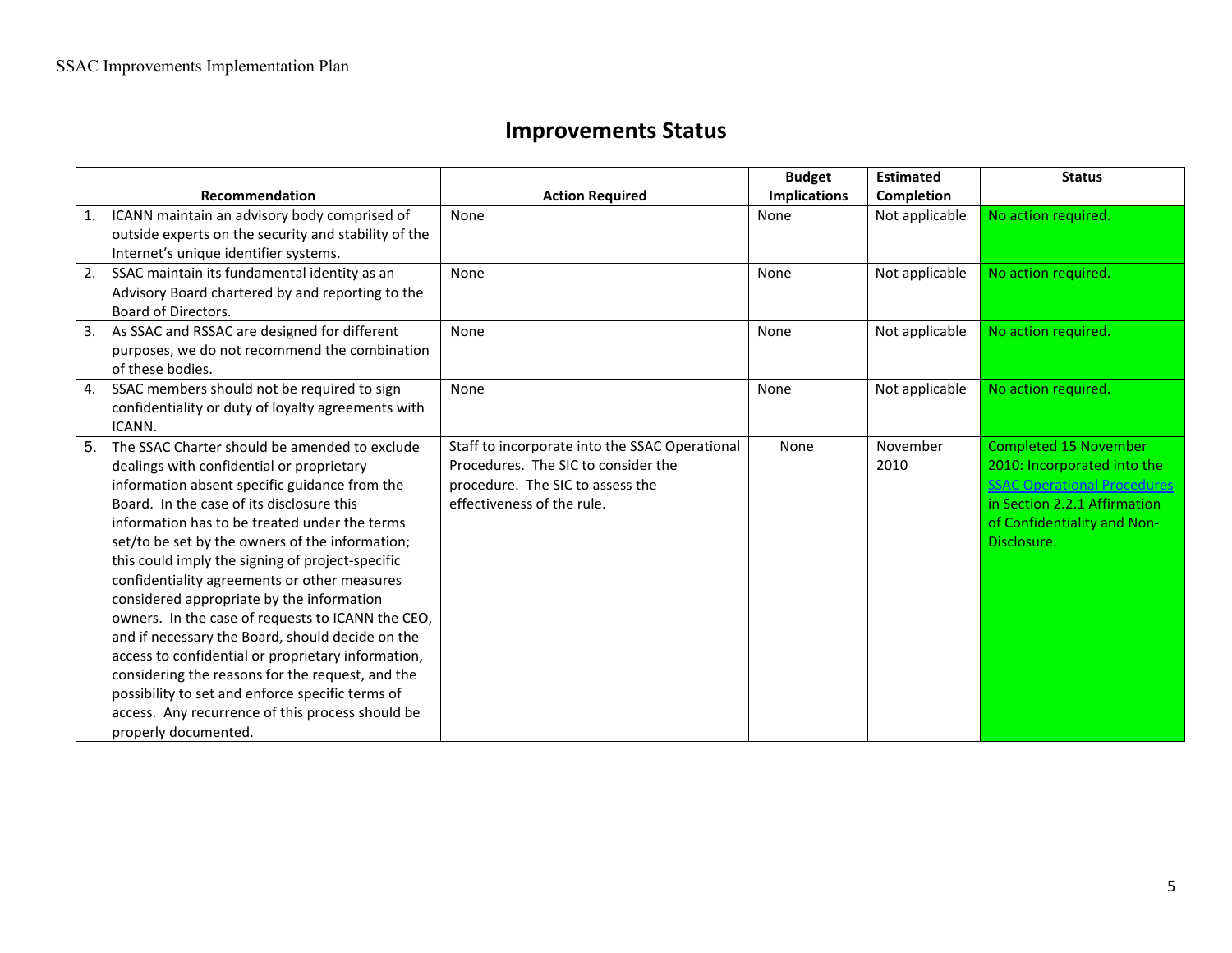|    |                                                       |                                              | <b>Budget</b>       | <b>Estimated</b> | <b>Status</b>       |
|----|-------------------------------------------------------|----------------------------------------------|---------------------|------------------|---------------------|
|    | Recommendation                                        | <b>Action Required</b>                       | <b>Implications</b> | Completion       |                     |
| 6. | The SSAC Charter be amended to exclude                | Board to decide on case-by-case basis. No    | None                | Not applicable   | No action required. |
|    | involvement with or review of internal ICANN          | action required unless requested by the SIC. |                     |                  |                     |
|    | operations except as specifically directed by the     |                                              |                     |                  |                     |
|    | Board. In the interest of ICANN, SSAC is entitled     |                                              |                     |                  |                     |
|    | to signal to the ICANN Board and management           |                                              |                     |                  |                     |
|    | whenever it considers that there are potential        |                                              |                     |                  |                     |
|    | threats to the security and stability of the Internet |                                              |                     |                  |                     |
|    | caused by ICANN's internal operations, including      |                                              |                     |                  |                     |
|    | IANA, should report to the Board annually and         |                                              |                     |                  |                     |
|    | after each security and stability incident on the     |                                              |                     |                  |                     |
|    | measure adopted to face threats to the security       |                                              |                     |                  |                     |
|    | and stability of the Internet that may be caused by   |                                              |                     |                  |                     |
|    | its internal operations. The Board will decide on     |                                              |                     |                  |                     |
|    | the partial or full disclosure of these reports to    |                                              |                     |                  |                     |
|    | SSAC, as appropriate.                                 |                                              |                     |                  |                     |
|    | Correct the perception of SSAC "independence"         | None                                         | None                | Not applicable   | No action required. |
|    | through improvements in formality, transparency,      |                                              |                     |                  |                     |
|    | and increased Board interaction without limiting      |                                              |                     |                  |                     |
|    | SSAC members' freedom of expression (specific         |                                              |                     |                  |                     |
|    | recommendations in multiple locations). The WG        |                                              |                     |                  |                     |
|    | considers that no specific measure need to be         |                                              |                     |                  |                     |
|    | adopted to address this remark, as other              |                                              |                     |                  |                     |
|    | recommendations deal already with the same            |                                              |                     |                  |                     |
|    | topic.                                                |                                              |                     |                  |                     |
| 8. | SSAC Charter be amended to add a requirement          | None                                         | None                | Not applicable   | No action required. |
|    | that the SSAC Chair and the SSAC Board Liaison        |                                              |                     |                  |                     |
|    | are not the same individual. The WG agrees with       |                                              |                     |                  |                     |
|    | the comments made by SSAC, and does not               |                                              |                     |                  |                     |
|    | consider that the SSAC Charter requires               |                                              |                     |                  |                     |
|    | amendment in the sense suggested by reviewers.        |                                              |                     |                  |                     |
| 9. | ICANN reimburse travel expenses for the SSAC          | No action required unless requested by the   | None                | Not applicable   | No action required. |
|    | Chair to ICANN meetings when appropriate. The         | SIC.                                         |                     |                  |                     |
|    | WG agrees with the recommendation of the              |                                              |                     |                  |                     |
|    | external reviewers.                                   |                                              |                     |                  |                     |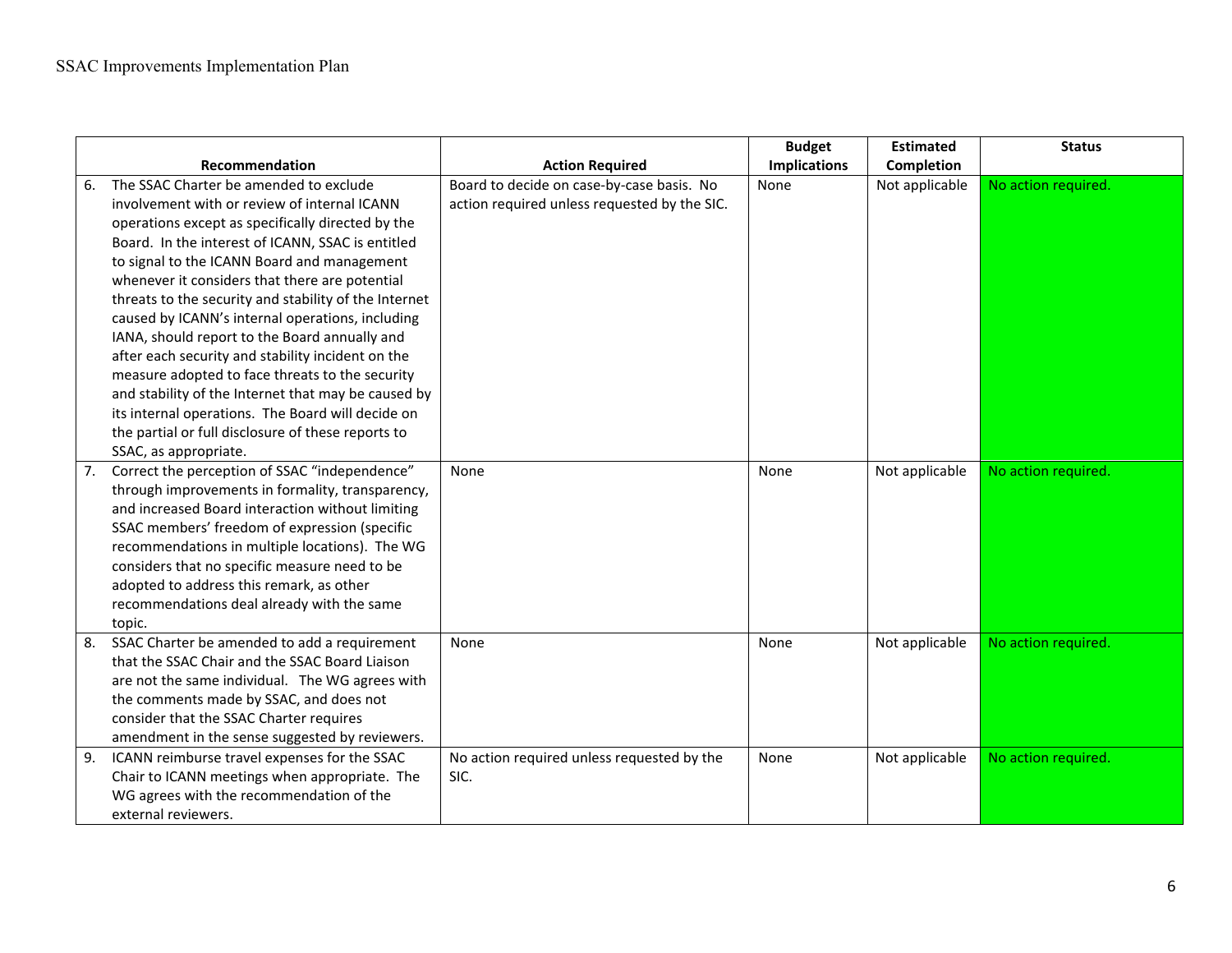|                                                     |                                         | <b>Budget</b>       | <b>Estimated</b> | <b>Status</b>       |
|-----------------------------------------------------|-----------------------------------------|---------------------|------------------|---------------------|
| Recommendation                                      | <b>Action Required</b>                  | <b>Implications</b> | Completion       |                     |
| 10. ICANN Board study the issue of paying a stipend | Staff to present detailed plans. SIC to | To be               | Not applicable   | No action required. |
| or honorarium to SSAC Leadership and members.       | endorse. Board to adopt.                | determined          |                  |                     |
| 11. Reviewers' Recommendation: The SSAC Charter     | None                                    | None                | Not applicable   | No action required. |
| be amended to specifically include non-technical    |                                         |                     |                  |                     |
| risks to security and stability as within scope. WG |                                         |                     |                  |                     |
| determination: The SSAC has already                 |                                         |                     |                  |                     |
| demonstrated being able to analyze technical        |                                         |                     |                  |                     |
| consequences of non-technical decisions. WG         |                                         |                     |                  |                     |
| determination: The WG considers that the SSAC       |                                         |                     |                  |                     |
| Charter does not need to be amended in the          |                                         |                     |                  |                     |
| sense suggested by reviewers.                       |                                         |                     |                  |                     |
| 12. SSAC maintain focus on developing and sharing   | None                                    | None                | Not applicable   | No action required. |
| knowledge and understanding of new and              |                                         |                     |                  |                     |
| evolving risks; SSAC should specifically avoid      |                                         |                     |                  |                     |
| tactical involvement in response or mitigation      |                                         |                     |                  |                     |
| activities. WG determination: No specific actions   |                                         |                     |                  |                     |
| are needed.                                         |                                         |                     |                  |                     |
| 13. SSAC comment: The detailed advice does not      | None                                    | None                | Not applicable   | No action required. |
| actually impinge on SSAC's goal of objectivity as   |                                         |                     |                  |                     |
| long as it is limited to (1) avoid blindsiding      |                                         |                     |                  |                     |
| individuals, (2) recognition that there is no       |                                         |                     |                  |                     |
| requirement for anyone to follow SSAC's advice,     |                                         |                     |                  |                     |
| (3) SSAC's guidance may conflict with contractual   |                                         |                     |                  |                     |
| obligations, and (4) SSAC must continue to          |                                         |                     |                  |                     |
| conduct itself with the highest level of            |                                         |                     |                  |                     |
| professionalism and integrity. WG determination:    |                                         |                     |                  |                     |
| The WG agrees with the comment formulated by        |                                         |                     |                  |                     |
| SSAC, and considers that no action is required.     |                                         |                     |                  |                     |
| 14. SSAC comment: The current charter adequately    | None                                    | None                | Not applicable   | No action required. |
| indicates that SSAC's mission is strategic rather   |                                         |                     |                  |                     |
| than operational. WG determination: The WG          |                                         |                     |                  |                     |
| agrees with the comment formulated by SSAC,         |                                         |                     |                  |                     |
| and considers that no action is required.           |                                         |                     |                  |                     |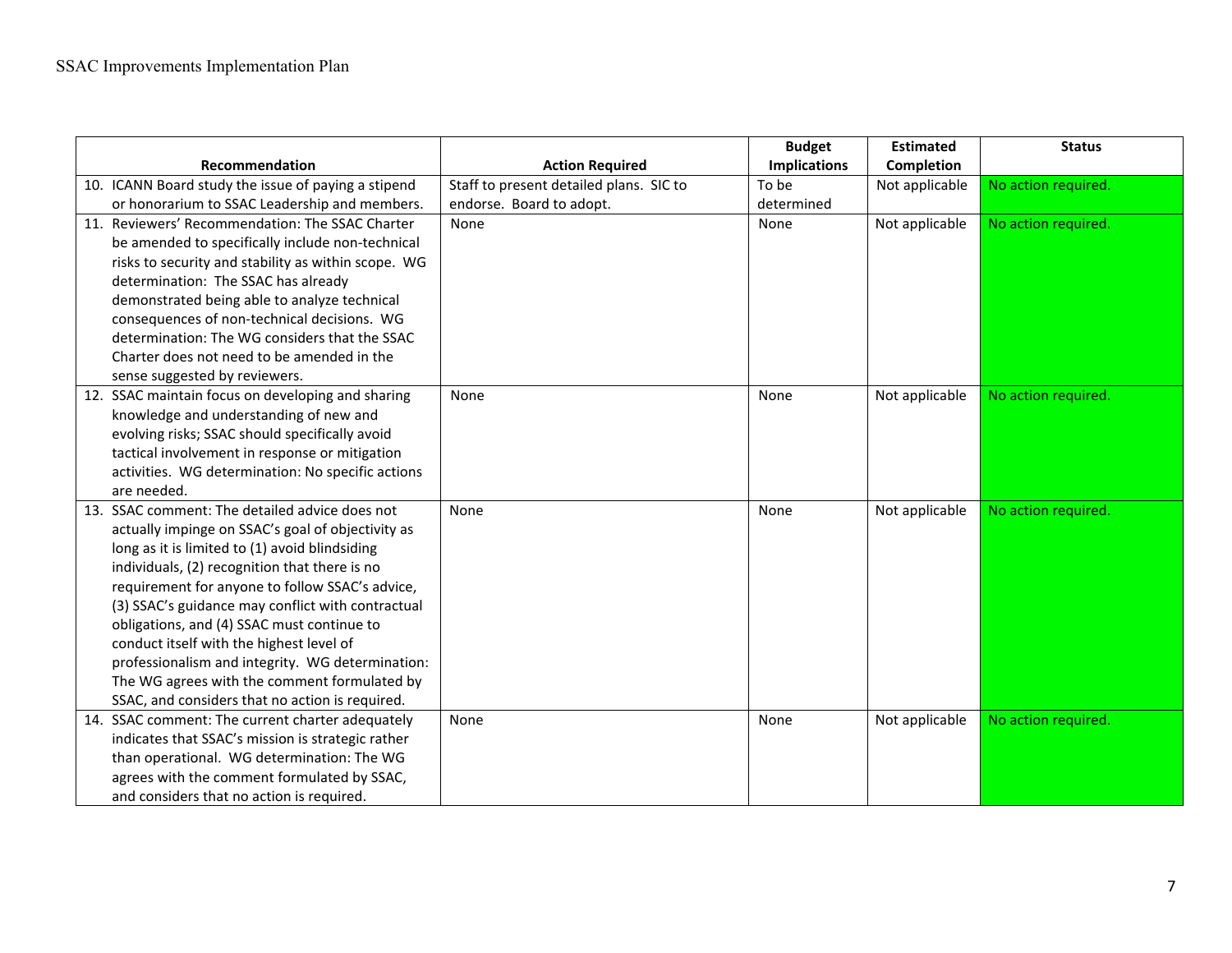|                                                                                                                                  |                                                                                                                                                                                                                                                                         | <b>Budget</b>       | <b>Estimated</b>  | <b>Status</b>                                                                                                                                   |
|----------------------------------------------------------------------------------------------------------------------------------|-------------------------------------------------------------------------------------------------------------------------------------------------------------------------------------------------------------------------------------------------------------------------|---------------------|-------------------|-------------------------------------------------------------------------------------------------------------------------------------------------|
| <b>Recommendation</b>                                                                                                            | <b>Action Required</b>                                                                                                                                                                                                                                                  | <b>Implications</b> | Completion        |                                                                                                                                                 |
| 15. WG determination: The WG agrees on<br>the need for SSAC to setup a<br>lightweight planning process.                          | SSAC to develop a lightweight planning process. Staff to<br>incorporate into the SSAC Operational Procedures. The<br>SIC to consider the procedure. The SIC to assess the<br>effectiveness of the rule.                                                                 | None                | November<br>2010  | <b>Completed 15 November</b><br>2010: Planning is<br>incorporated into the SSAC<br><b>Operational Procedures in</b>                             |
|                                                                                                                                  |                                                                                                                                                                                                                                                                         |                     |                   | <b>Section 4 SSAC Work Plan</b><br>and Activity Reporting.                                                                                      |
| 16. SSAC keep and publish meeting minutes<br>on the SSAC web site in a timely<br>fashion.                                        | SSAC to keep and publish meeting minutes in a timely<br>fashion. Staff to incorporate into the SSAC Operational<br>Procedures. The SIC to consider the procedure. The SIC<br>to assess the effectiveness of the rule.                                                   | None                | November<br>2010  | Completed 15 November<br>2010: Meeting minutes is<br>incorporated into the SSAC<br>Operational Procedures in<br><b>Section 5 SSAC Meetings.</b> |
| SSAC should endeavor to keep their<br>17.<br>web site current to include work in<br>progress and work planned for the<br>future. | SSAC to keep their web page current to include work in<br>progress and work planned for the future.                                                                                                                                                                     | None                | February 2010     | <b>Completed February 2010:</b><br><b>SSAC Work Plans are posted</b><br>to the SSAC Web page.                                                   |
| The first item in the current charter ()<br>18.<br>should be removed.                                                            | Board Resolution (2010.28.10.11) directs that the<br>proposed Bylaws amendment should be posted for<br>public comment for a period of no less than 30 days.<br>Posted from 03 November to 02 December. Final Board<br>determination on 18 March 2011. Removal approved. | None                | <b>March 2011</b> | Completed 18 March 2011:<br><b>Board Resolution</b><br>2011.03.18.06                                                                            |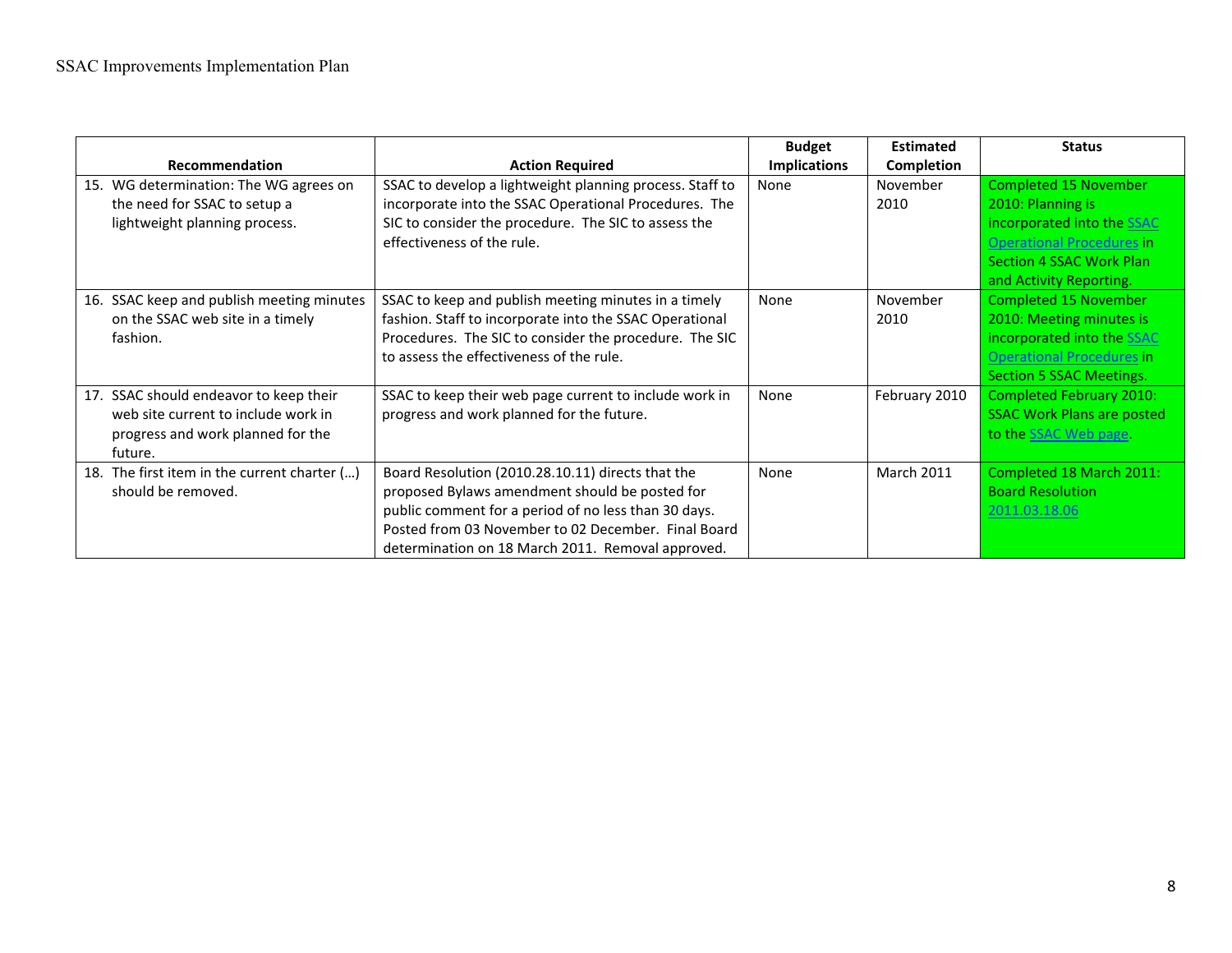|                                                                                                                                                                                     |                                                                                                                                                                                                                                                        | <b>Budget</b><br><b>Implications</b> | <b>Estimated</b><br><b>Completion</b> | <b>Status</b>                                                                               |
|-------------------------------------------------------------------------------------------------------------------------------------------------------------------------------------|--------------------------------------------------------------------------------------------------------------------------------------------------------------------------------------------------------------------------------------------------------|--------------------------------------|---------------------------------------|---------------------------------------------------------------------------------------------|
| Recommendation                                                                                                                                                                      | <b>Action Required</b>                                                                                                                                                                                                                                 |                                      |                                       |                                                                                             |
| 19. SSAC should endeavor to find the best experts<br>globally without regard for geographic proximity.<br>SSAC membership should not be subject to<br>artificial geographic quotas. | None                                                                                                                                                                                                                                                   | None                                 | No applicable                         | No action required.                                                                         |
| 20. SSAC membership appointments be for a term of<br>three years, renewable by the Board at the<br>recommendation of the SSAC Chair indefinitely.                                   | Change the ICANN Bylaws to include<br>membership appointments for a term of<br>three years, renewable by the Board at the<br>recommendation of the SSAC Chair<br>indefinitely.                                                                         | None                                 | 05 August<br>2010                     | Completed 05 August 2010:<br><b>Board Resolutions</b><br>2010.08.05.07 and<br>2010.08.05.08 |
| 21. Do not impose a limit on the number of terms an<br>SSAC member may serve.                                                                                                       | Change the ICANN Bylaws to include language<br>that states that SSAC membership is<br>renewable by the Board at the<br>recommendation of the SSAC Chair<br>indefinitely.                                                                               | None                                 | 05 August<br>2010                     | Completed 05 August 2010:<br><b>Board Resolutions</b><br>2010.08.05.07 and<br>2010.08.05.08 |
| 22. Stagger SSAC member terms such that roughly 1/3<br>of the terms are up for renewal each year.                                                                                   | Change the ICANN Bylaws to include language<br>that states that SSAC member terms shall be<br>staggered such that roughly 1/3 of the terms<br>are up for renewal each year.                                                                            | None                                 | 05 August<br>2010                     | Completed 05 August 2010:<br><b>Board Resolutions</b><br>2010.08.05.07 and<br>2010.08.05.08 |
| 23. The WG considers that all [SSAC] Liaisons should<br>be appointed for a three-year term, with the<br>possibility to serve for a maximum of three<br>consecutive terms.           | No action required unless requested by the<br>SIC.                                                                                                                                                                                                     | None                                 | Not applicable                        | No action required                                                                          |
| 24. The WG agrees that protective measures should<br>be put in place to remove disruptive or<br>underperforming AC Members or Chair.                                                | Board Resolution (2010.28.10.11) directs that<br>the proposed Bylaws amendment should be<br>posted for public comment for a period of no<br>less than 30 days. Posted from 03 November<br>to 02 December. Final Board determination<br>on 10 December. | None                                 | <b>March 2011</b>                     | Completed 18 March 2011:<br><b>Board Resolution</b><br>2011.03.18.06                        |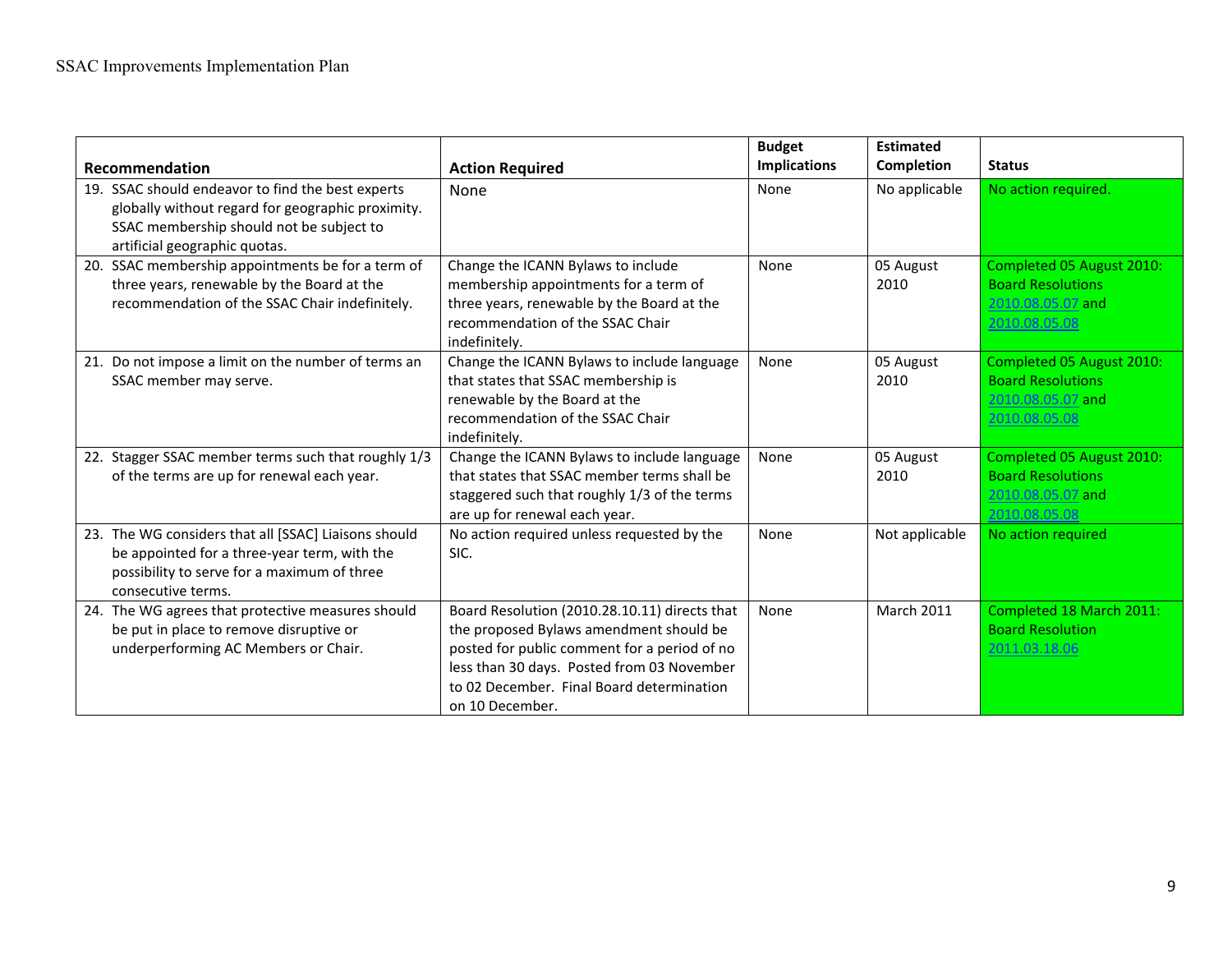| <b>Recommendation</b>                                                                                                                                                                                                                                                                                                                                                                                                             | <b>Action Required</b>                                                                                                                                                                                                                                                                            | <b>Budget</b><br><b>Implications</b> | <b>Estimated</b><br>Completion | <b>Status</b>                                                                                                                                                                                                             |
|-----------------------------------------------------------------------------------------------------------------------------------------------------------------------------------------------------------------------------------------------------------------------------------------------------------------------------------------------------------------------------------------------------------------------------------|---------------------------------------------------------------------------------------------------------------------------------------------------------------------------------------------------------------------------------------------------------------------------------------------------|--------------------------------------|--------------------------------|---------------------------------------------------------------------------------------------------------------------------------------------------------------------------------------------------------------------------|
| 25. The WG considers that-if and when applicable-<br>when making statements SSAC members should<br>clarify whether they refer to their personal view<br>or to positions expressed in SSAC documents.                                                                                                                                                                                                                              | Staff to incorporate into the SSAC Operational<br>Procedures. The SIC to consider the<br>procedure. The SIC to assess the<br>effectiveness of the rule.                                                                                                                                           | None                                 | November<br>2010               | <b>Completed 15 November</b><br>2010: Incorporated into the<br><b>SSAC Operational Procedures</b><br>in Section 1.1 Relationship to<br>ICANN.                                                                             |
| The WG agrees with the recommendation issued<br>26.<br>by reviewers and remarks that the position of<br>SSAC was formulated in response to the initial<br>draft version of reviewers' report, which<br>contained an excessively formal approach to<br>document decision-making and documentation<br>processes. The final version of reviewers' report<br>formulates proposals that appear consistent with<br>the culture of SSAC. | Chair selects and enforces the regular use of<br>transparent decision-making and a<br>documentation strategy adequate to SSAC<br>culture. Staff to incorporate into the SSAC<br>Operational Procedures. The SIC to consider<br>the procedure. The SIC to assess the<br>effectiveness of the rule. | None                                 | November<br>2010               | <b>Completed 15 November</b><br>2010: Incorporated into the<br><b>SSAC Operational Procedures</b><br>in Section 3 SSAC Publication<br><b>Procedures and Section 4</b><br><b>SSAC Work Plan and Activity</b><br>Reporting. |
| 27. The SSAC formally approve and release all work<br>products pursuant to the chose decision making<br>and documentation strategy.                                                                                                                                                                                                                                                                                               | Chair selects and enforces the regular use of<br>transparent decision-making and a<br>documentation strategy adequate to SSAC<br>culture. Staff to incorporate into the SSAC<br>Operational Procedures. The SIC to consider<br>the procedure. The SIC to assess the<br>effectiveness of the rule. | None                                 | November<br>2010               | <b>Completed 15 November</b><br>2010: Incorporated into the<br><b>SSAC Operational Procedures</b><br>in Section 3 SSAC Publication<br><b>Procedures and Section 4</b><br><b>SSAC Work Plan and Activity</b><br>Reporting. |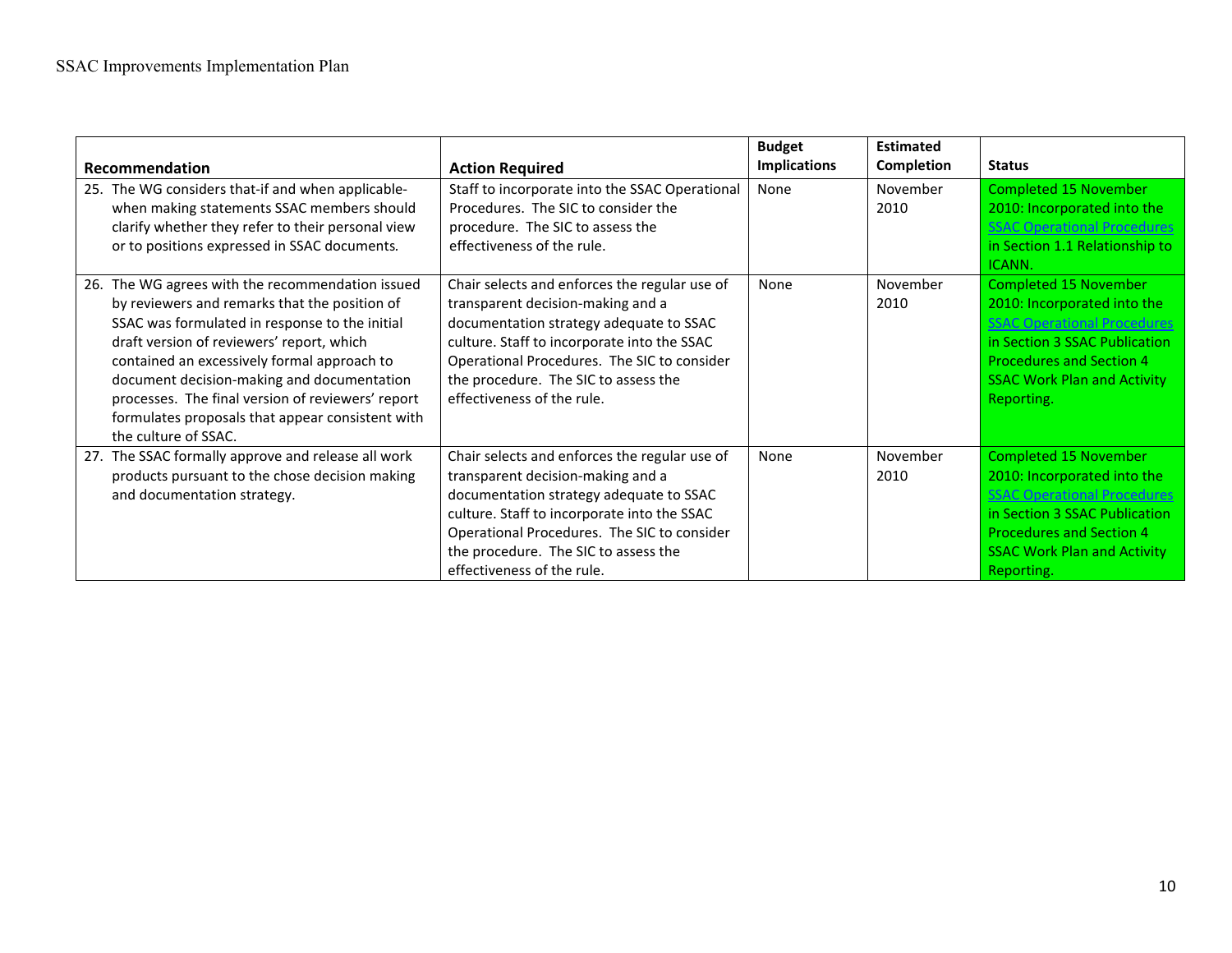|                                                                                                                                                                                                                           |                                                                                                                                                                                                            | <b>Budget</b>       | <b>Estimated</b> |                                                                                                                                                                         |
|---------------------------------------------------------------------------------------------------------------------------------------------------------------------------------------------------------------------------|------------------------------------------------------------------------------------------------------------------------------------------------------------------------------------------------------------|---------------------|------------------|-------------------------------------------------------------------------------------------------------------------------------------------------------------------------|
| <b>Recommendation</b>                                                                                                                                                                                                     | <b>Action Required</b>                                                                                                                                                                                     | <b>Implications</b> | Completion       | <b>Status</b>                                                                                                                                                           |
| 28. SSAC formally and visibly adopt a suitable default<br>confidentiality policy. Other policies are used as<br>necessary by mutual agreement.                                                                            | SSAC to develop a confidentiality policy. Staff<br>to incorporate into the SSAC Operational<br>Procedures. The SIC to consider the<br>procedure. The SIC to assess the<br>effectiveness of the rule.       | None                | November<br>2010 | Completed 15 November<br>2010: Incorporated into the<br><b>SSAC Operational Procedure</b><br>in Section 2.2.1 Affirmation<br>of Confidentiality and Non-<br>Disclosure. |
| 29. The WG recommends that SSAC produces a<br>lightweight, yearly report of activities to the<br>Board; the report should be published as<br>appropriate.                                                                 | SSAC produce a report of activities to the<br>Board and for publication.                                                                                                                                   | None                | February 2010    | <b>Completed February 2010:</b><br><b>SSAC Work Plans are posted</b><br>to the SSAC Web page.                                                                           |
| 30. WG recommends SSAC to properly document the<br>disclosing by its members of potential situations<br>of conflict of interest, whenever a specific<br>circumstance calls for this.                                      | SSAC to develop a conflicts of interest policy.<br>Staff to incorporate into the SSAC Operational<br>Procedures. The SIC to consider the<br>procedure. The SIC to assess the<br>effectiveness of the rule. | None                | November<br>2010 | <b>Completed 15 November</b><br>2010: Incorporated into the<br><b>SSAC Operational Procedures</b><br>in Section 1.1 Relationship to<br>ICANN.                           |
| 31. Each SSAC work product shall include a "Dissents"<br>section. Any SSAC member wishing to dissent<br>shall do so here by name or anonymously. If there<br>are no dissents, the verbiage "No Dissents" shall<br>appear. | SSAC publications include an "Objections or<br>Withdrawals" section.                                                                                                                                       | None                | October 2009     | <b>Completed October 2009:</b><br>Also incorporated into the<br><b>SSAC Operational Procedures</b><br>in Section 3 SSAC Publication<br>Procedures.                      |